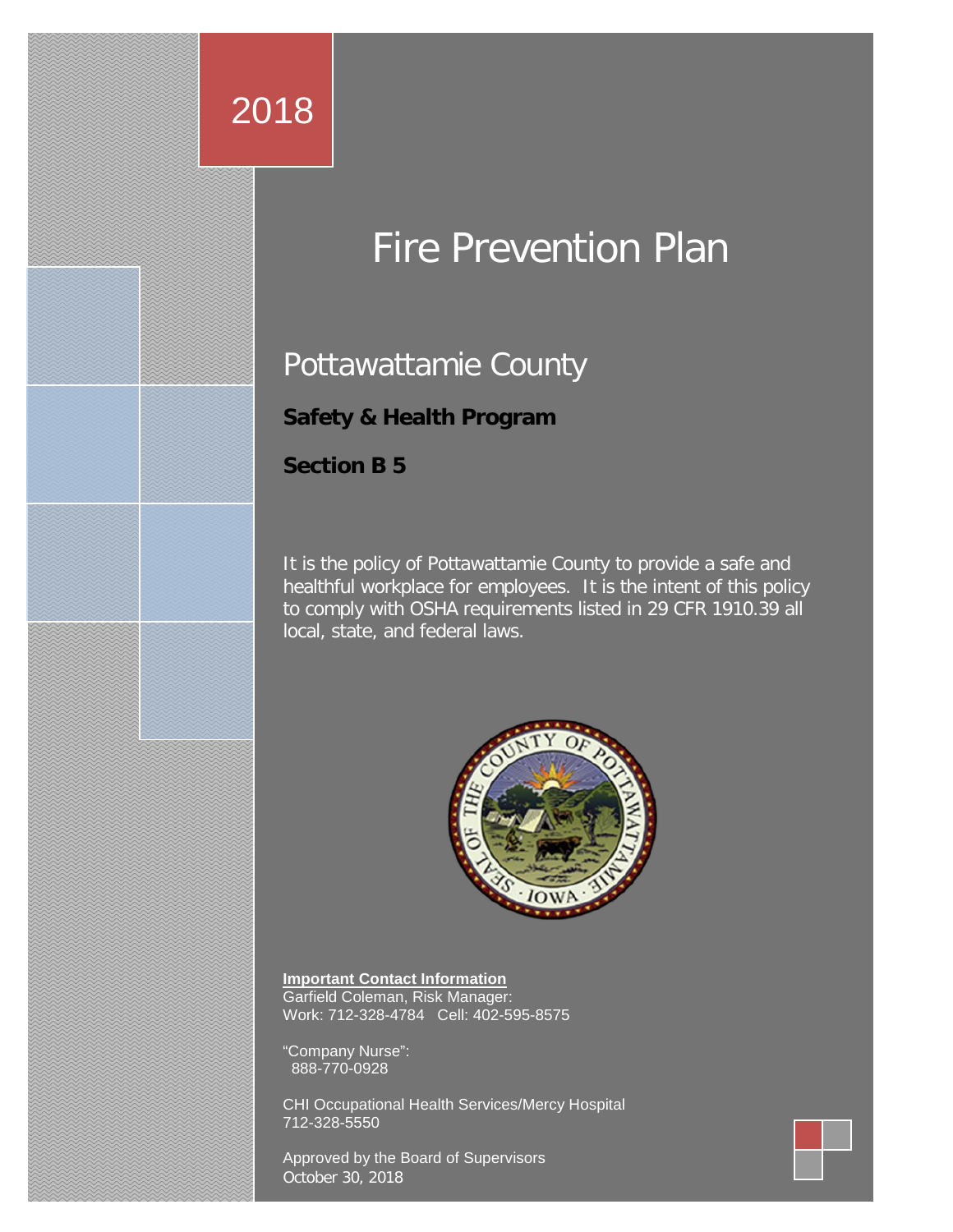# **FIRE PREVENTION PLAN**

# **TABLE OF CONTENTS**

| $\mathbf{L}$ |                                                                                                                                                                                                                     |        |  |  |  |
|--------------|---------------------------------------------------------------------------------------------------------------------------------------------------------------------------------------------------------------------|--------|--|--|--|
| $\Pi$ .      |                                                                                                                                                                                                                     |        |  |  |  |
| III.         |                                                                                                                                                                                                                     |        |  |  |  |
| IV.          |                                                                                                                                                                                                                     |        |  |  |  |
| $V_{\cdot}$  |                                                                                                                                                                                                                     | 6      |  |  |  |
| VI.          |                                                                                                                                                                                                                     | 9<br>9 |  |  |  |
|              |                                                                                                                                                                                                                     |        |  |  |  |
|              |                                                                                                                                                                                                                     |        |  |  |  |
|              | <b>MODEL FORMS</b><br>Appendix A: Fire Hazard Assessment<br>Appendix B: Fire Prevention & Preparedness Checklist<br>Appendix C: Emergency Exit Checklist<br>Appendix D: Flammable & Combustible Materials Checklist |        |  |  |  |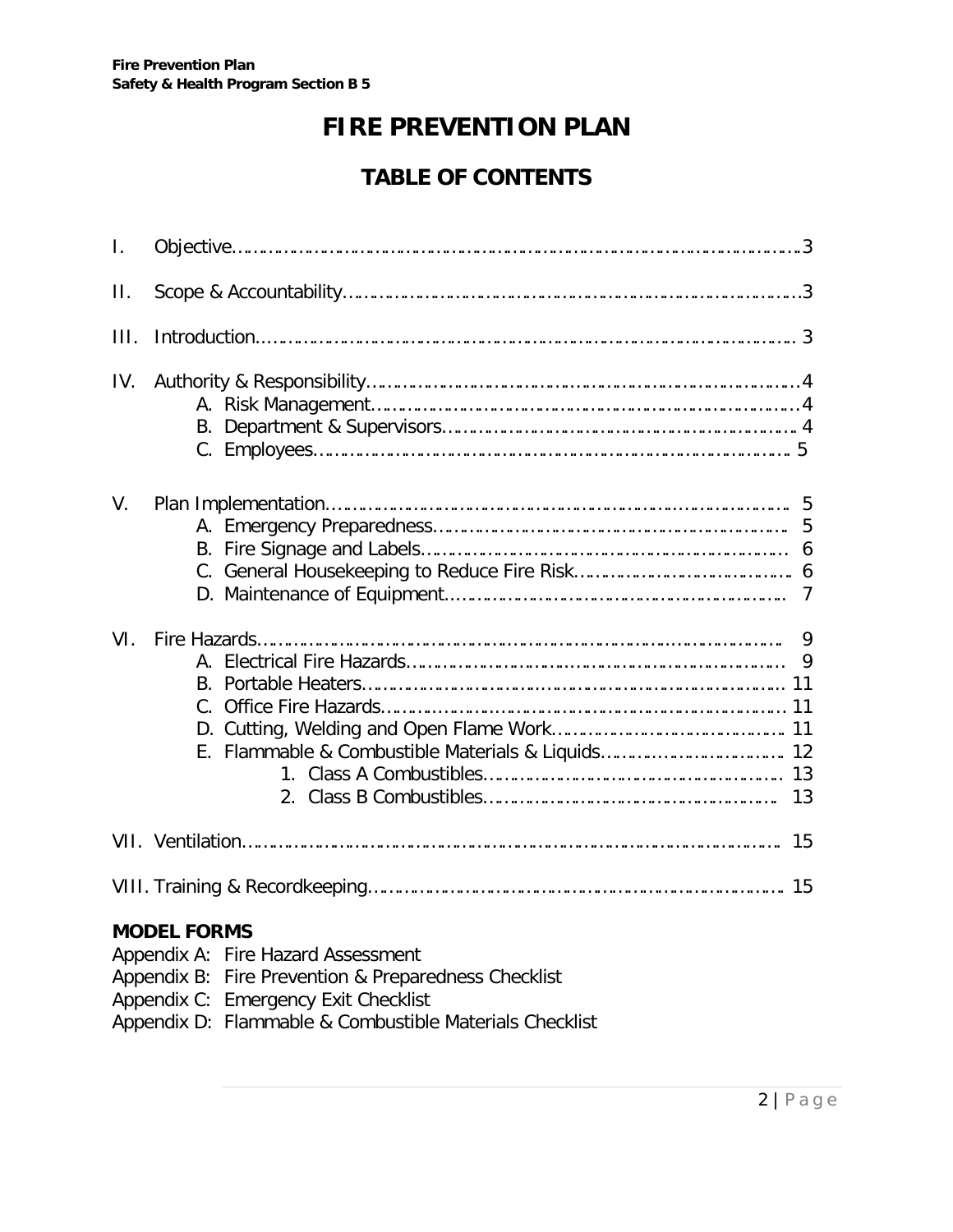## **I. Objective**

The purpose of Pottawattamie County's Fire Prevention Plan is to eliminate sources of fire, to prevent injury, death, and property damage by fire, and provide employees with information that will assist them in recognizing, reporting, and controlling fire hazards in accordance with the Occupational Safety and Health Administration's (OSHA) fire prevention standard, 29 CFR 1910.39

# **II. Scope and Applicability**

This procedure applies to all County Departments, employees and operations.

## **III. Introduction**

Pottawattamie County is committed to controlling fire hazards in order to protect employees, visitors, and property. **Pottawattamie County** complies with local, state, and federal regulations and follows best practices for fire prevention.

This Fire Prevention Plan includes roles and responsibilities and prevention methods for various hazard types and best practices pertaining to fire prevention. Pottawattamie County's separate Emergency Action Plan outlines procedures for responding to fires.

This Fire Prevention Plan aims to control fire hazards at county facilities in the following ways:

- A. Identifying materials that are potential fire hazards and their proper handling and storage procedures.
- B. Identifying potential ignition sources and implementing appropriate control measures.
- C. Describing all fire protection equipment or systems in use.
- D. Identifying employees responsible for maintaining equipment and systems installed to prevent or control ignition of fires.
- E. Establishing procedures and identifying employees responsible for the control and accumulation of flammable and combustible materials.
- F. Describes good housekeeping procedures for ensuring control of accumulated flammable and combustible waste materials and residues.
- G. Providing training to employees about fire hazards they may encounter.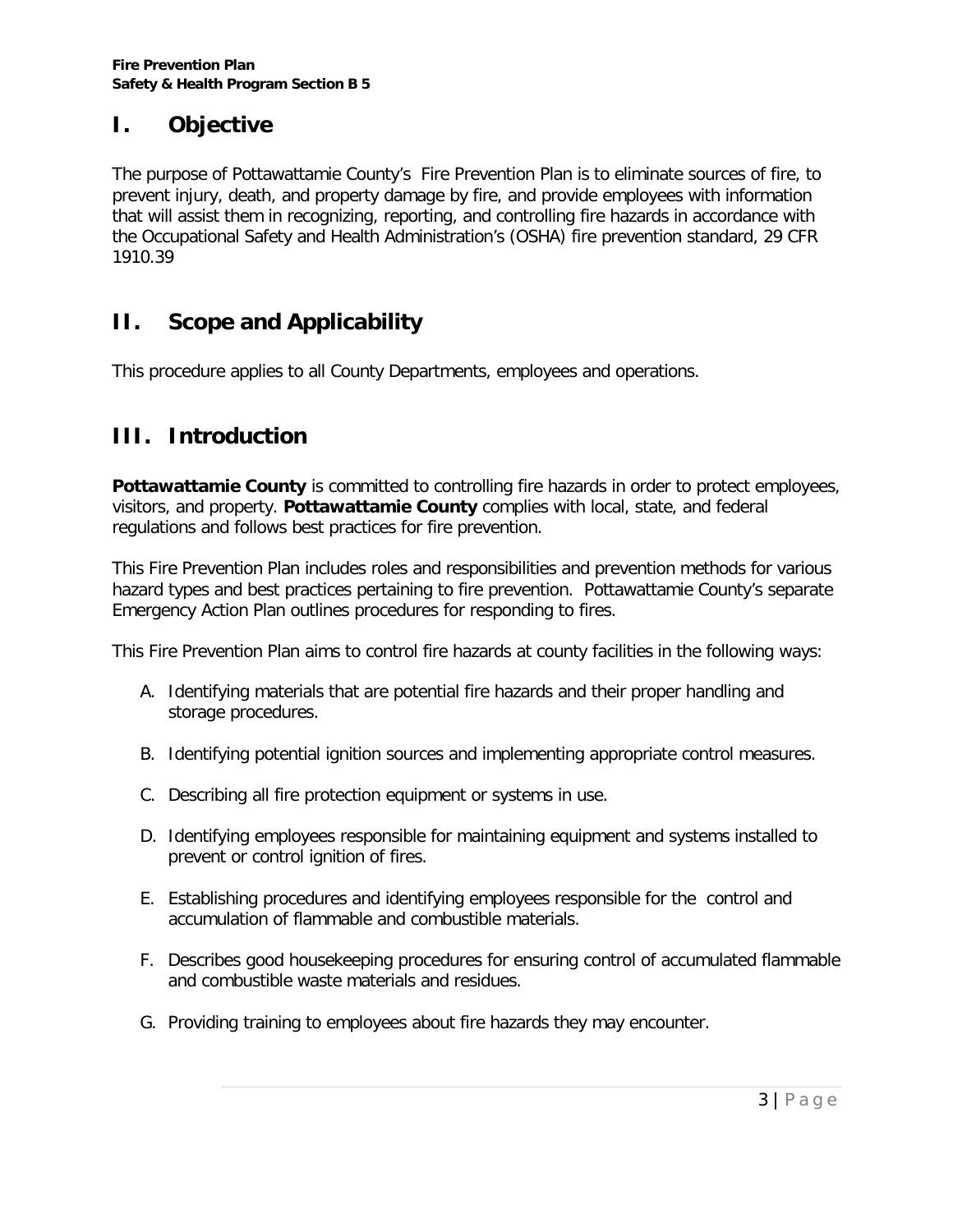# **IV. Authority & Responsibility**

Fire safety is everyone's responsibility. All employees should know how to prevent and respond to fires, and should understand that they are responsible for adhering to county policy regarding fire emergencies.

#### **A. Risk Management is responsible for:**

- 1. Developing the written Fire Prevention Plan and reviewing the program annually.
- 2. Developing and overseeing the fire prevention training program.
- 3. Conducting a fire hazard assessment of the grounds and facilities to identify fire hazards and make recommendations.
- 4. Assisting the departments with the identification of fire hazards and work with supervisors to assure that fire hazards are effectively communicated to employees.
- 5. Assisting the departments with identifying and controlling fuel source hazards and control methods to eliminate or reduce the risks.
- 6. Assuring the proper maintenance of fire control equipment and systems.
- 7. Inspecting the workplace to identify potential problem areas and to ensure compliance with policy.
- 8. Working with departments to assure that explosive and flammable materials have safety data sheets (SDSs) and GHS appropriate labels as part of the Hazard Communications Program.
- 9. Maintaining plan records.

#### **B. Department and Supervisors are responsible for:**

- 1. Designating a [Responsible Person] for the department or work location. Responsibilities for this designated person are outlined below.
- 2. Conducting fire hazard assessments of their departments and work locations to identify fire hazards.
- 3. Identifying and controlling fuel source hazards and control methods to eliminate or reduce fire risk.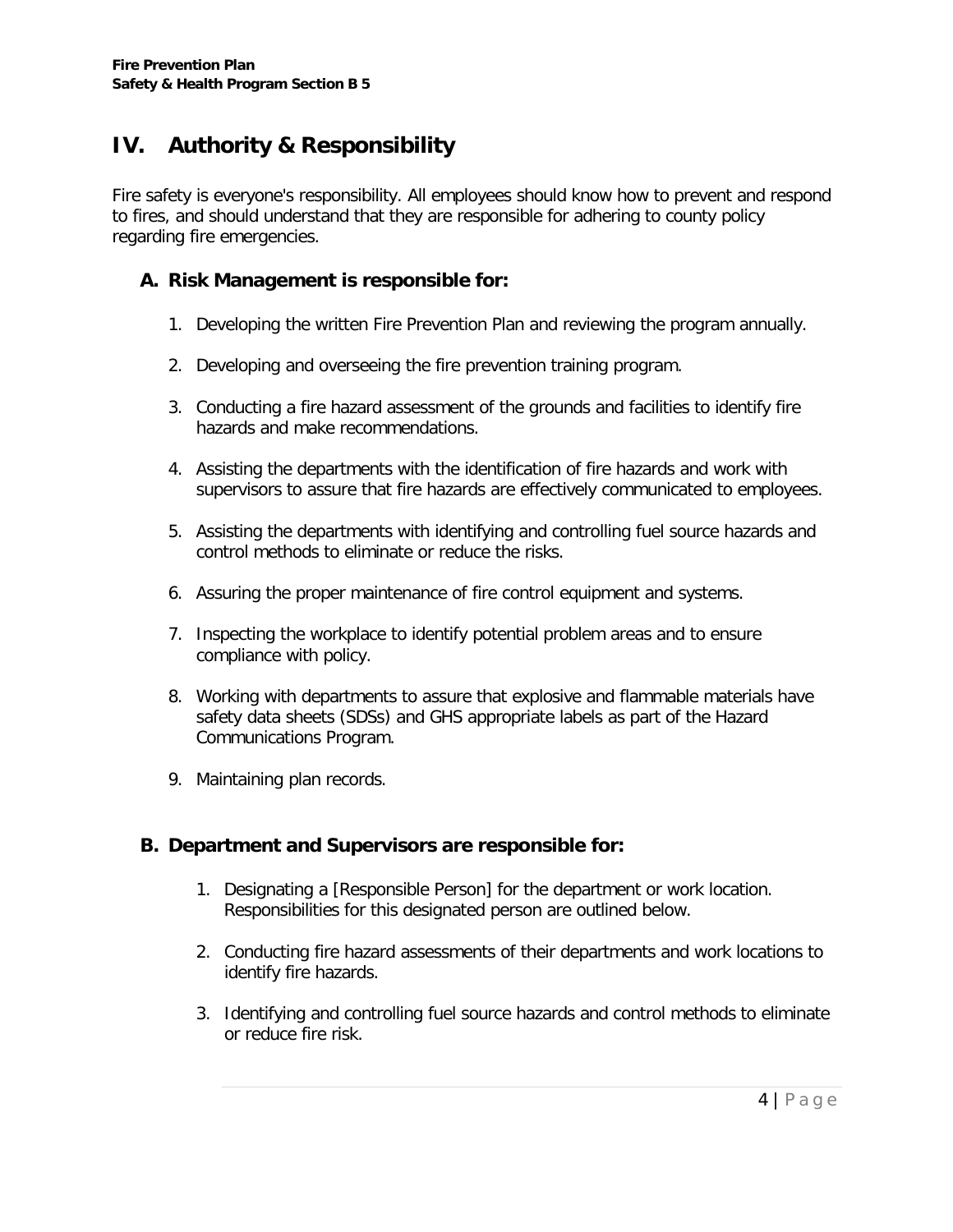- 4. Ensuring that employees are aware of fire hazards and proper fire response before working without supervision.
- 5. Ensuring that employees receive appropriate fire safety training.
- 6. Ensuring that employees understand fire evacuation procedures and departmental assembly areas.
- 7. Ensuring that departmental fire control systems, including extinguishers and inspected and in proper working order.
- 8. Immediately notifying **[Responsible Person]** and employees if changes in operation introduce or increase fire hazards.
- 9. Enforcing the fire prevention and protection policies.

#### **C. Employees are responsible for:**

- 1. If working in an area where fire hazards exist, completing fire prevention training before working without supervision.
- 2. Following safe practices to minimize or eliminate fire hazards.
- 3. Notifying their supervisor of potential fire hazards.
- 4. Adhering to emergency response procedures.
- 5. Following county smoking policies.

### **V. Plan Implementation**

#### **A. Emergency Preparedness**

**[Responsible Person for each site]** is responsible to:

- 1. Establish a relationship with local fire, rescue, and medical services so that they are familiar with the facility and any particular hazards.
- 2. Conduct practice fire drills as needed.
- 3. Provide evacuation maps that include the locations of exits, evacuation routes, fire extinguishers, fire alarm pull stations, and assembly areas.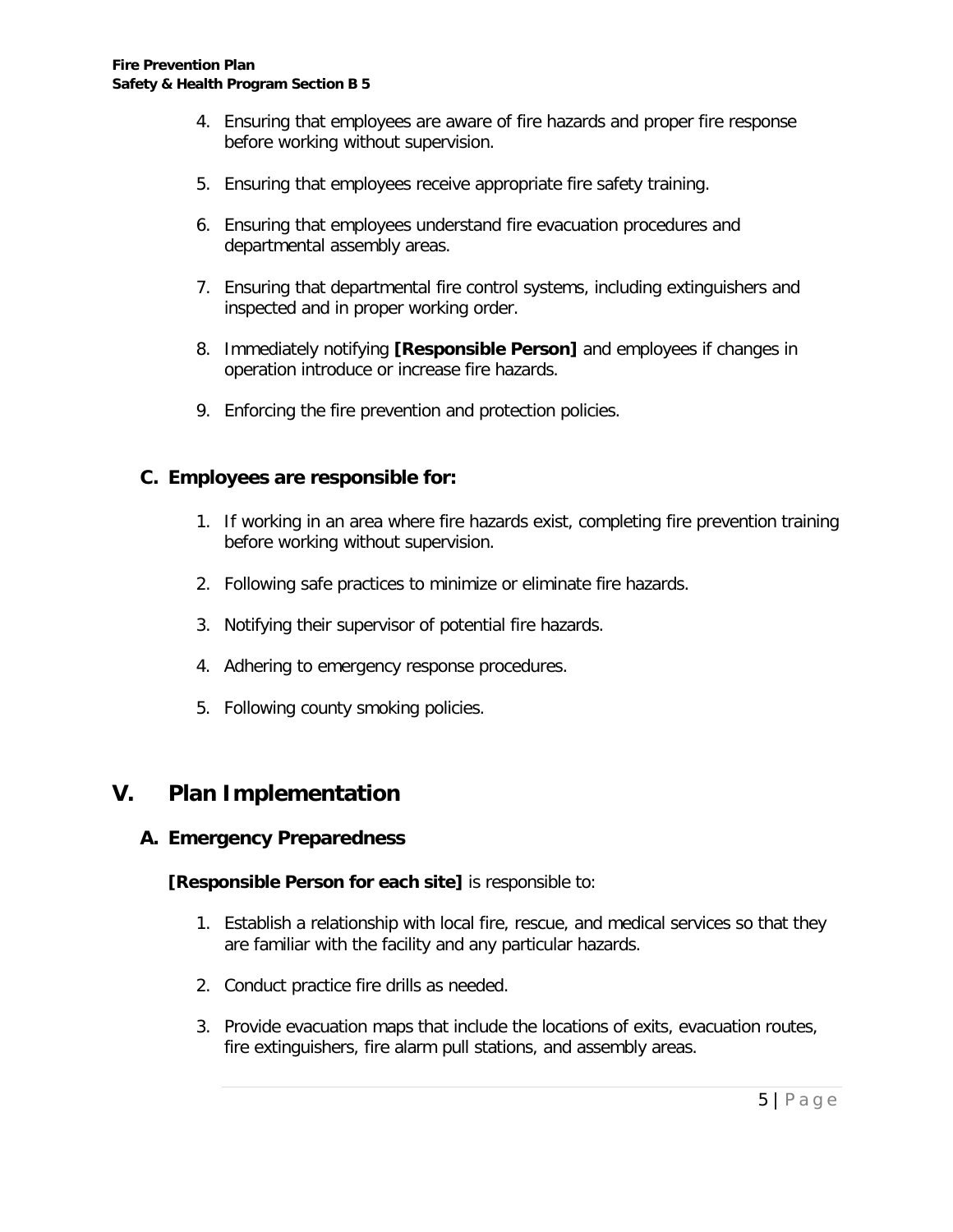- 4. Know and follow building regulations, such as the appropriate number of exits and where fire-resistant walls are needed.
- 5. See the Emergency Action Plan for more information on emergency response.

#### **B. Fire Signage and Labels**

#### **[Responsible Person for each site]** is responsible to:

- 1. Assure that each exit is marked with a well-illuminated and obscured exit sign containing the word "EXIT" in lettering that is 5 inches high by 1 inch wide at minimum.
- 2. Provide signs that help direct people to exits as needed. (For example, "NOT AN EXIT" sign will direct people away from places that could be mistaken as exit routes.)
- 3. Provide "NO SMOKING" signs to designate areas where smoking is prohibited. Smoking is prohibited in all **Pottawattamie County** facilities and vehicles, in areas around flammable or combustible materials, and in all areas marked with signs.

#### **C. General Housekeeping to Reduce the Risk of Fire**

Employees must exercise proper housekeeping procedures to limit the risk of fires in the workplace.

- 1. Minimize storage of combustible materials Remove clutter and fuel sources from work areas.
- 2. Keep doorways, walkways, stairways, and any other exit routes clear of obstructions that could impede safe evacuation.
- 3. Dispose of combustible waste in covered, airtight, metal containers.
- 4. Keep chemically reactive substances away from each other.
- 5. Control ignition sources and keep them far from flammable materials.
- 6. Assure that work areas are free of flammable particulates, including dust, sawdust, and lint. Inspect regularly for dust, including examining the rafters.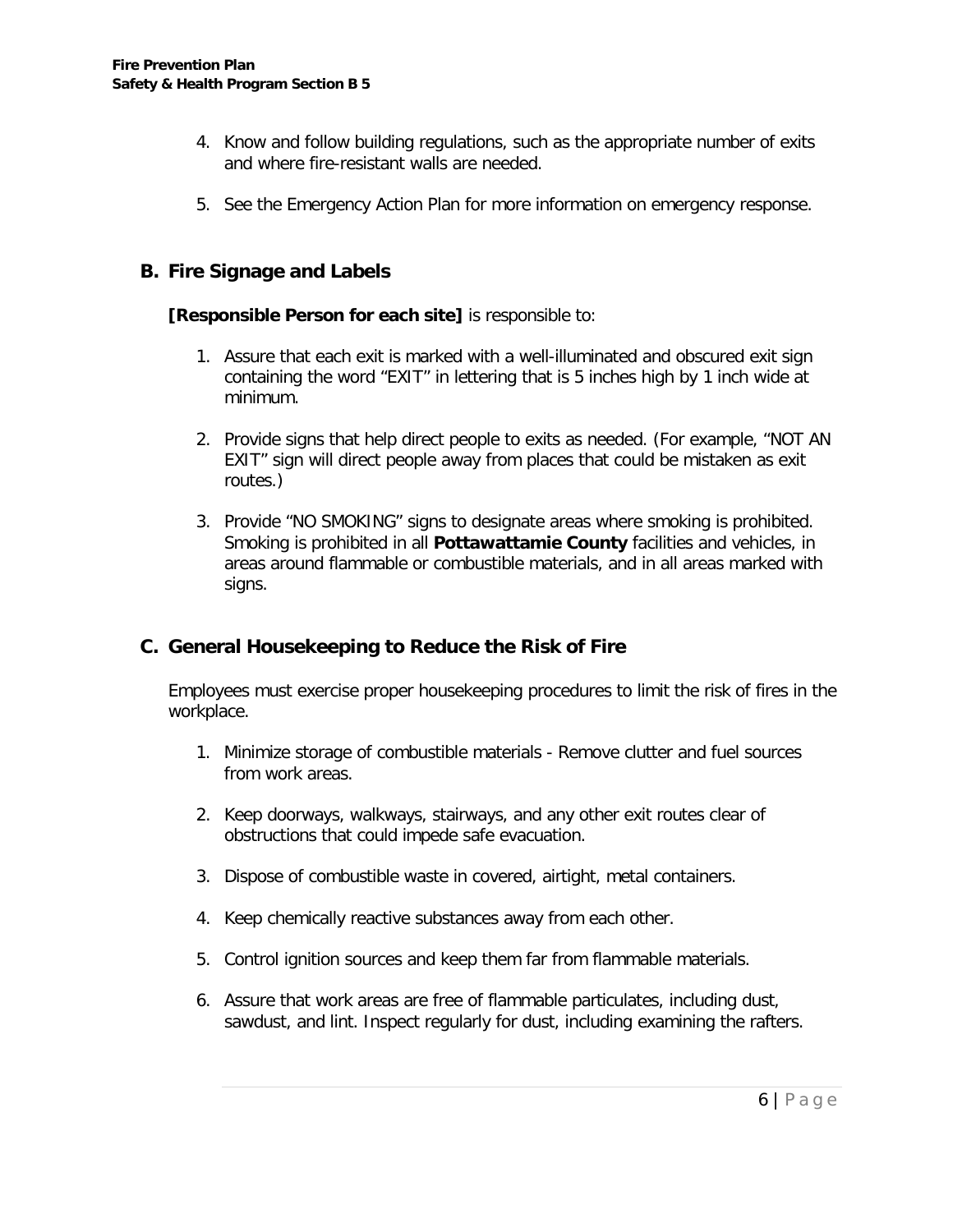- 7. Do not use flammable cleaning products or cleaning methods that generate dust.
- 8. Immediately report gas leaks to (Responsible person), who will assure that leaks are fixed and spills are cleaned immediately after notification.
- 9. Perform "hot work" (welding or working with open flame or other ignition source) in controlled and well-ventilated areas and ensure that required "hot work" permits are obtained.
- 10. Keep equipment in good working order, inspect electrical wiring and appliances regularly and keep motors and machine tools free of dust and grease.
- 11. Ensure heating units are safeguarded.
- 12. Do not rely on extension cords if wiring improvements are needed, and take care not to overload circuits with multiple pieces of equipment.
- 13. Turn off electrical equipment when not in use.

#### **D. Maintenance of Equipment**

[**Responsible Person for each site]** will ensure that equipment is maintained according to manufacturers' specifications. Pottawattamie County must also comply with requirements of National Fire Protection Association (NFPA) codes for specific equipment. Only properly trained employees may perform maintenance work.

- 1. The following equipment is subject to maintenance, inspection, and testing procedures:
	- a. Equipment installed to detect fuel leaks, control heating, and control pressurized systems.
	- b. Portable fire extinguishers, automatic sprinkler systems, and fixed extinguishing systems.
	- c. Detection systems for smoke, heat, or flame.
	- d. Fire alarm systems.
	- e. Emergency backup systems and the equipment they support.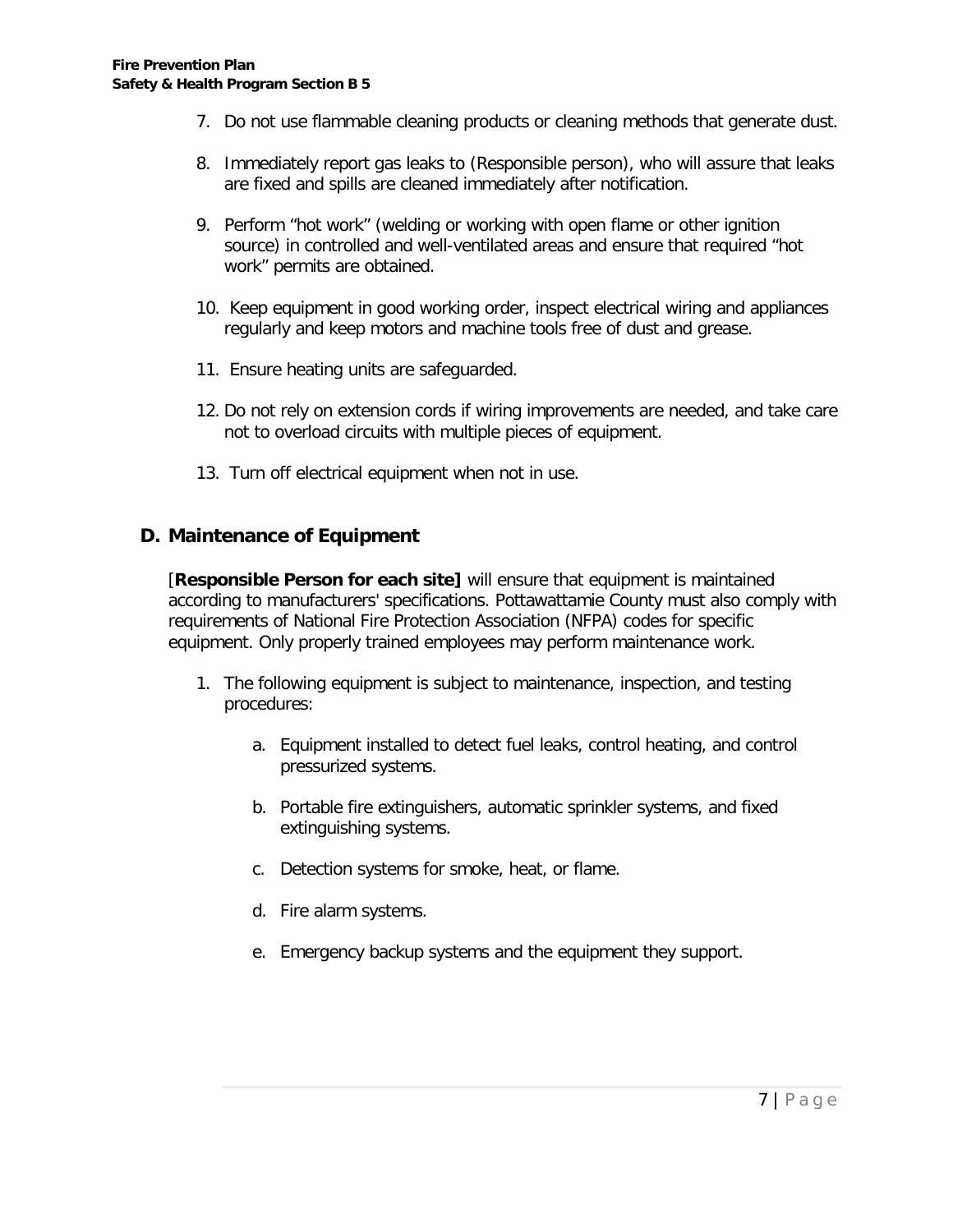#### 2. **Fire Extinguishers - [Responsible Person at each site]** is responsible for:

- a. Locating fire extinguishers throughout the facility so they are readily accessible in the event of a fire.
- b. Assuring that fire extinguishers are fully-charged, operational, and unobstructed.
- c. Assuring that fire extinguisher are checked and recharged annually, assuring that new inspection tags are attached, and recording the maintenance.
- d. Keeping the correct type of fire extinguisher to fight Class B within 10 feet of stored flammable liquids and within 75 feet of all other flammable liquids
	- i. Appropriate types include carbon dioxide and multipurpose (ABC) extinguishers.
	- ii. As they are ozone-depleting, halon fire extinguishers are only allowed if they are part of an existing system.
- e. Employees approved to use fire extinguishers must know their location and operation.

#### 3. **Suppression Systems - Maintenance Personnel** is responsible for:

- a. Assuring that fire suppression systems, including automatic sprinkler systems and standpipes, are regularly inspected.
- b. As needed, guarding sprinkler heads from accidental activation.
- c. If possible, directing sprinkler heads away from electrical equipment.
- d. Meeting OSHA's requirements for sprinkler clearance.
- e. Testing fire alarms and detectors yearly, and assuring that they meet regulatory standards.
- f. Assuring that all maintenance is performed by a qualified person.
- g. Assuring that exterior, private fire hydrants are inspected regularly and flushed once a year.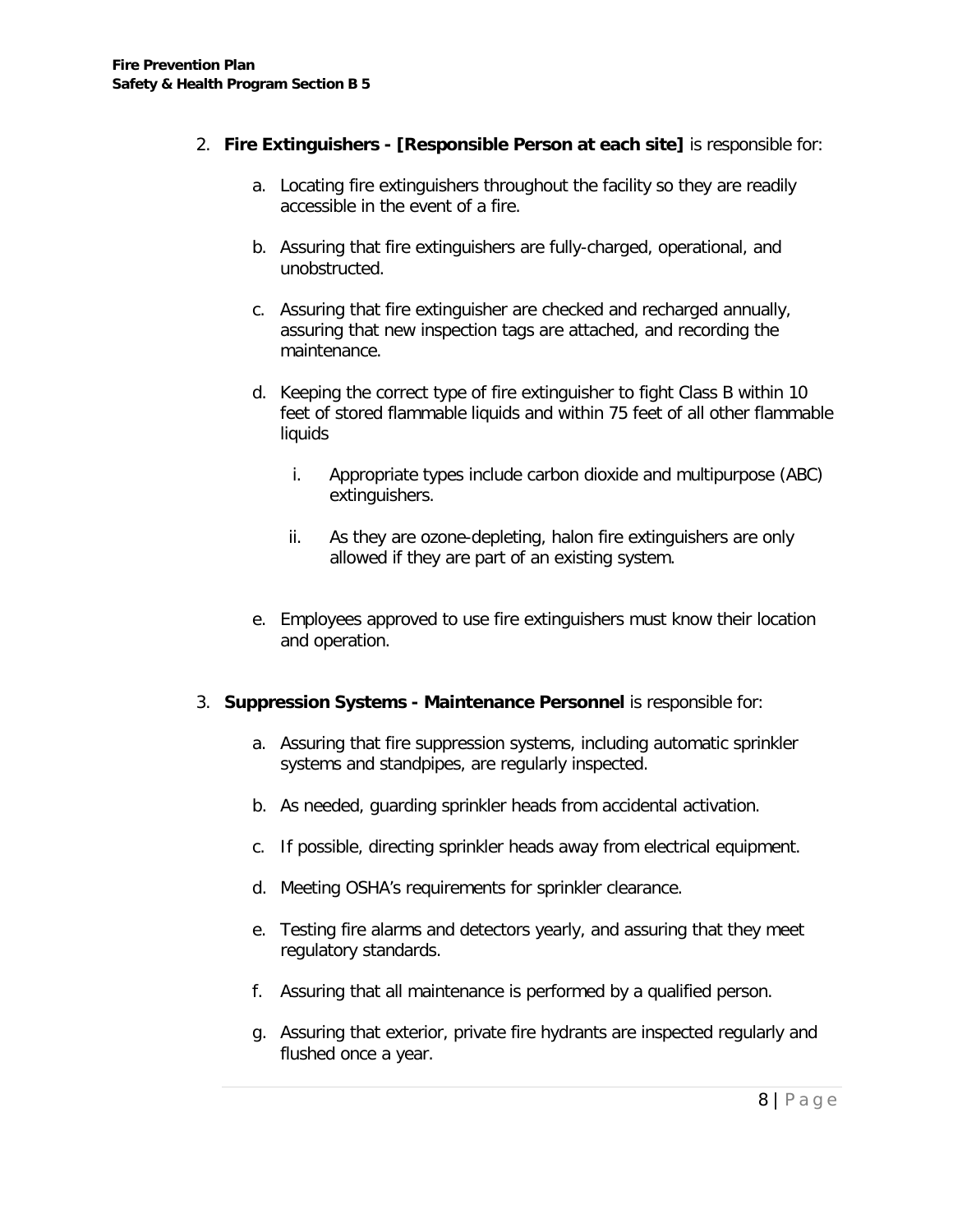h. Assuring that regular preventive maintenance is performed on fire doors and shutters.

#### **VI. FIRE HAZARDS**

The following section addresses workplace fire hazards at Pottawattamie County facilities and the procedures for controlling the hazards.

#### **A. Electrical Fire Hazards**

Electrical system failures and the misuse of electrical equipment are leading causes of workplace fires. Fires can result from loose ground connections; wiring with frayed insulation; or overloaded fuses, circuits, motors, or outlets.

#### **1. To prevent electrical fires, employees will:**

- a. Make sure worn wires are replaced.
- b. Use only appropriately rated fuses.
- c. Never use extension cords as substitutes for permanent wiring.
- d. Use only approved extension cords [those with the Underwriters Laboratory (UL) or Factory Mutual (FM) label].
- e. Check wiring in hazardous locations where the risk of fire is especially high.
- f. Check electrical equipment to ensure it is properly grounded or double insulated.
- g. Ensure adequate spacing during maintenance.
- h. Turn off electrical equipment when it is not being used.
- i. Not work near exposed and energized circuits unless they are specifically trained for this hazard and are wearing appropriate PPE.
- j. Ensure that equipment is in proper working order and free from grease and dust before operating.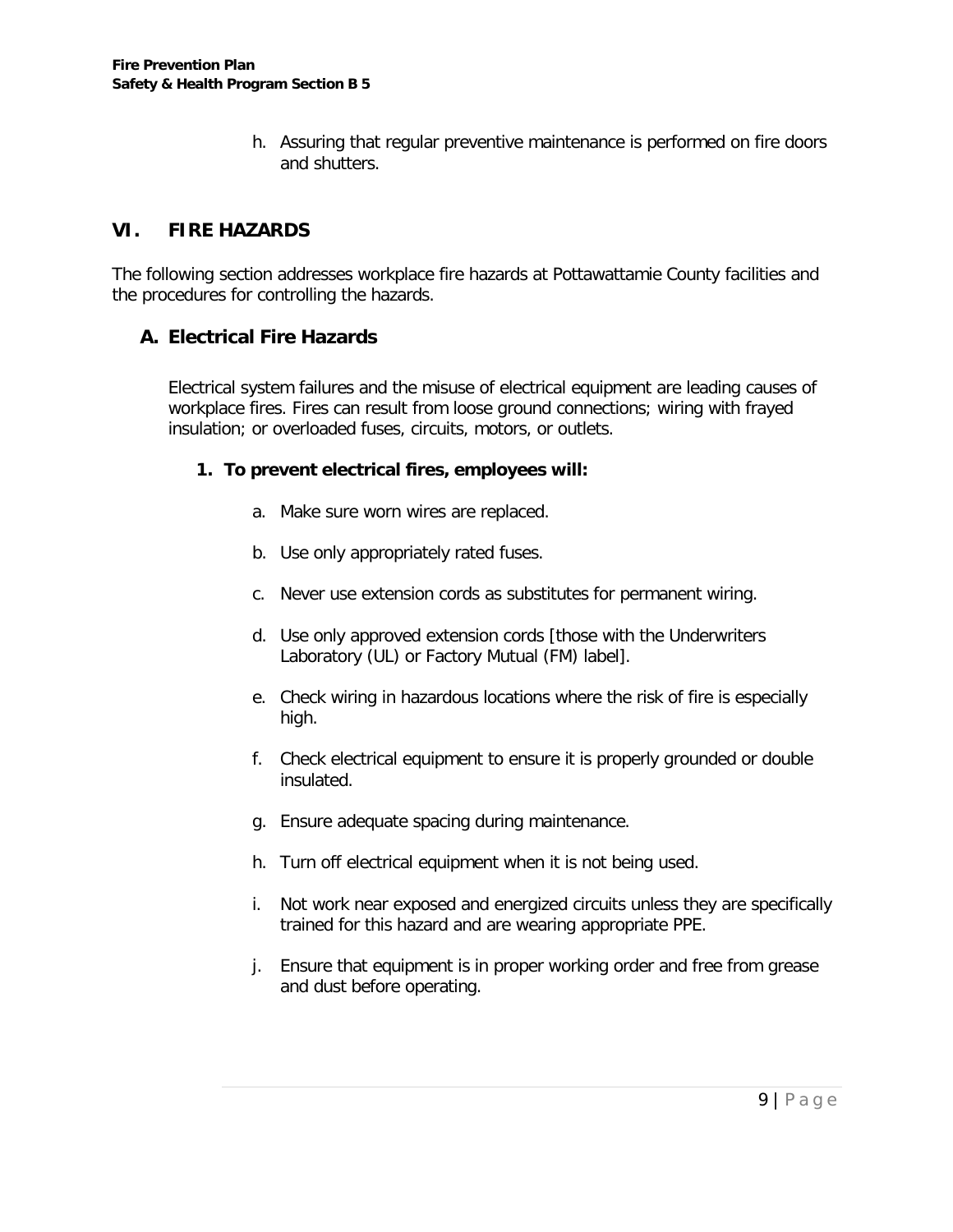#### **2. Electrical Wiring:**

#### **Maintenance Personnel** must:

- a. Replace worn wires.
- b. Assure that circuits are not overloaded.
- c. Whenever possible, improve the wiring rather than relying on extension cords.
- d. Assure that extension cords are FM-Approved or UL-listed and that fuses are rated appropriately.

#### 3. **Machine and Equipment Safety:**

#### **Maintenance Personnel** must:

- a. Make sure that electrical equipment is grounded or double insulated, as needed.
- b. Follow the NFPA's requirements.
- c. Assure that heating units and other hot machinery are safeguarded.

#### **4. Inspections and Maintenance of Equipment:**

#### **Maintenance Personnel** must:

- a. Assure that regular inspection and maintenance is performed on equipment and its safeguards, following manufacturer's specifications.
- b. Assure that maintenance is performed by qualified individuals only.
- c. Regularly inspect for faulty ground connections, frayed wiring, and overloading.
- d. Assure equipment is free of dust and grease.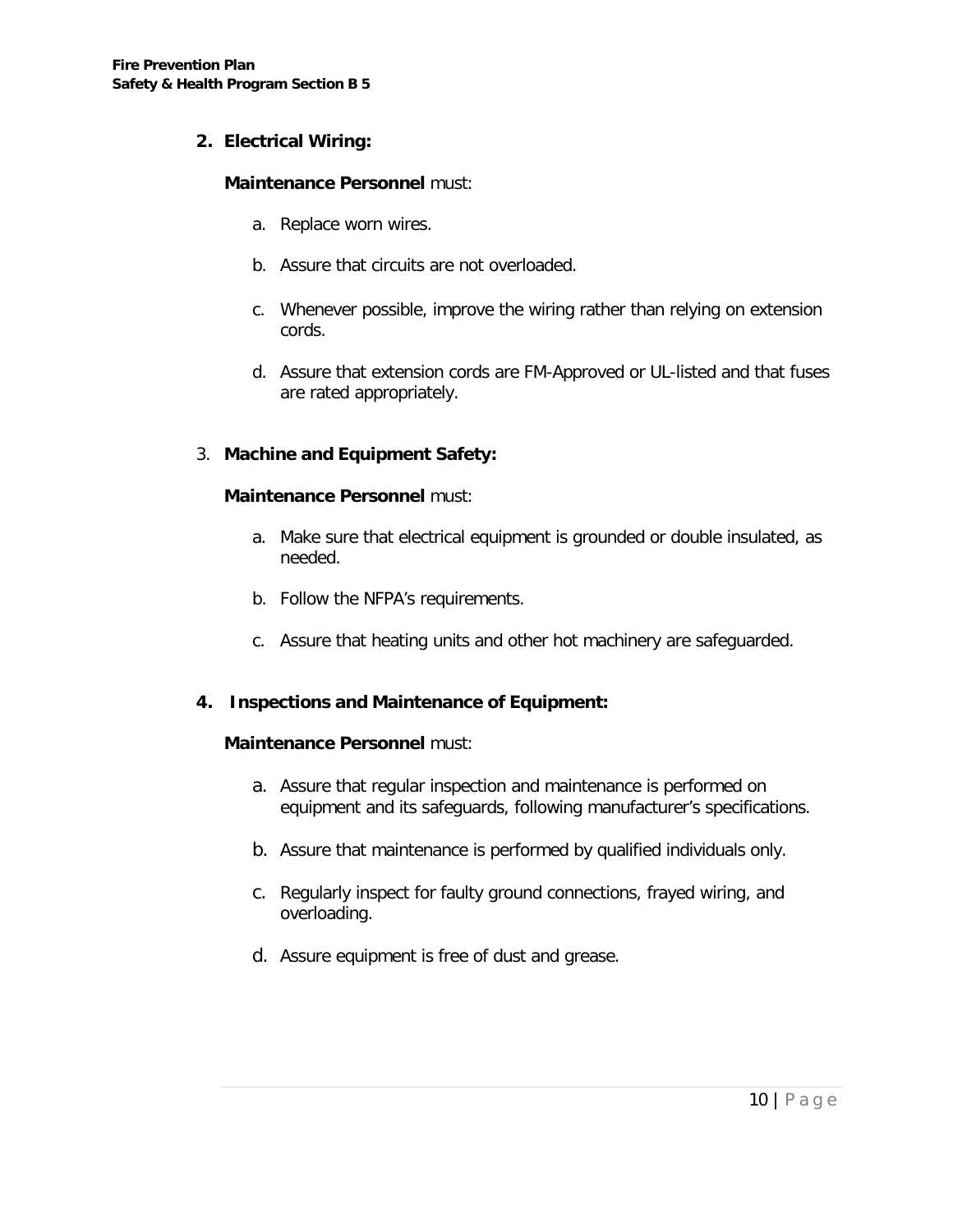#### **B. Portable Heaters**

- 1. All portable electric heaters must be approved by [Responsible Person at the site].
- 2. Portable electric heaters must have tip-over protection that automatically shuts off when tipped over.
- 3. A portable heater may only be plugged into a wall outlet and never into an extension cord or cubicle outlet.
- 4. Employees must assure that there is adequate clearance between the heater and other materials at all times.

#### **C. Office Fire Hazards**

Office electrical equipment can occasionally cause fires. In order to reduce this risk, Employees must do the following:

- 1. Avoid an electrical overload.
- 2. If possible, shut down electrical equipment at the end of the day.
- 3. Do not place extension cords under carpets.
- 4. Remove clutter and fuel sources from work and storage areas, and assure that trash is emptied regularly.

#### **D. Cutting, Welding, and Open-Flame Work**

[**Responsible Person(s) at each site]** will ensure the following:

- 1. All necessary hot work permits have been obtained before work begins.
- 2. Cutting and welding are done by authorized personnel in designated areas whenever possible.
- 3. Adequate ventilation is provided.
- 4. Torches, regulators, pressure-reducing valves, and manifolds are UL-listed or FMapproved.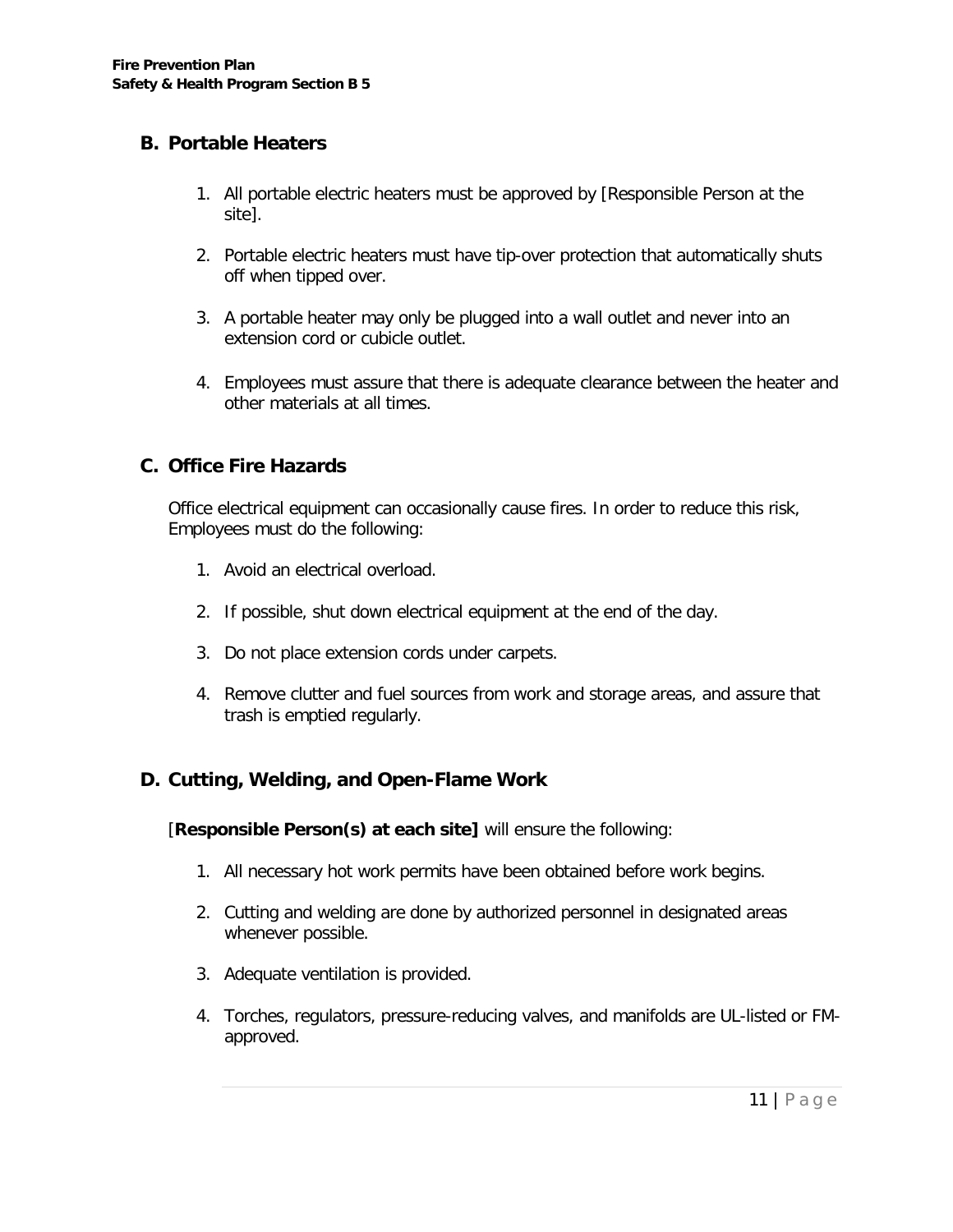- 5. Oxygen-fuel gas systems are equipped with listed or approved backflow valves and pressure-relief devices.
- 6. Cutters, welders, and helpers are wearing eye protection and protective clothing, as appropriate.
- 7. Cutting or welding is prohibited in sprinkled buildings while sprinkler protection is out of service.
- 8. Cutting or welding is prohibited in areas where explosive atmospheres of gases, vapors, or dusts could develop from residues or accumulations in confined spaces.
- 9. Cutting or welding is prohibited on metal walls, ceilings, or roofs built of combustible sandwich-type panel construction or combustible covering.
- 10. Confined spaces, such as tanks, are tested to ensure that the atmosphere is not more than 10 percent of the lower flammable limit before cutting or welding in or on the tank.
- 11. Small tanks, piping, or containers that cannot be entered are cleaned, purged, and tested before cutting or welding on them begins.
- 12. Fire watch has been established.

#### **E. Flammable & Combustible Materials & Liquids**

The (**Responsible Person at each site**) will regularly evaluate the presence of combustible materials at the work location (see Appendix D).

Certain types of substances can ignite at relatively low temperatures or pose a risk of catastrophic explosion if ignited. Such substances obviously require special care and handling.

- 1. **Class A Combustibles** These include common combustible materials (wood, paper, cloth, rubber, and plastics) that can act as fuel and are found in nonspecialized areas, such as offices. To handle and store Class A combustibles safely:
	- a. Dispose of waste daily.
	- b. Keep trash in metal-lined receptacles with tight-fitting covers. Metal wastebaskets that are emptied every day do not need to be covered.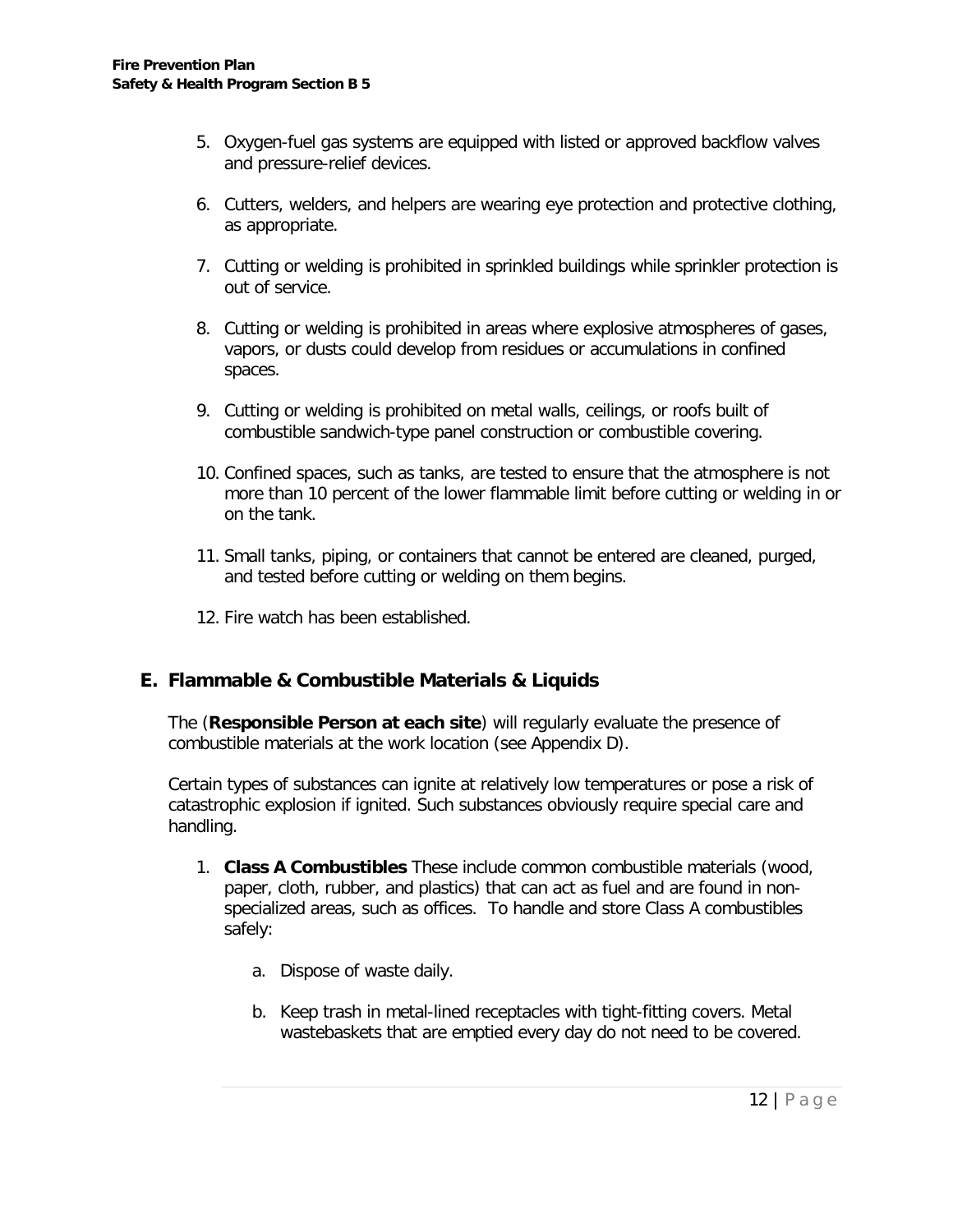- c. Keep work areas clean and free of fuel paths that could allow a fire to spread.
- d. Keep combustibles away from accidental ignition sources, such as hot plates, soldering irons, or other heat or spark producing devices.
- e. Store paper stock in metal cabinets.
- f. Store rags in metal bins with self-closing lids.
- g. Do not order excessive amounts of combustibles.
- h. Frequently inspect areas where combustibles are kept.

#### **Extinguishing Class A Combustible Fires**

Water, multi-purpose dry chemical (ABC), and halon 1211 are approved fireextinguishing agents for Class A combustibles.

2. **Class B Combustibles** Class B combustibles include flammable and combustible liquids (oils, greases, tars, oil-based paints, and lacquers), flammable gases, and flammable aerosols.

#### a. **Storage of Class B Combustibles**

- i. Store Class B combustibles (combustible liquids, and flammable liquids, gases, and aerosols) in approved cabinets or rooms that are far from ignition sources and are well-ventilated.
- ii. Store flammable and combustible liquids in approved, sealed containers or tanks.
- iii. Store Class B combustibles away from exits and stairs.
- iv. Segregate oxygen cylinders from fuel-gas cylinders and combustible materials with the appropriate distance or barriers.
- v. Segregate combustible and flammable materials from cylinders, and segregate cylinders and combustible materials from stairs, aisles, and elevators.
- vi. Sufficiently vent atmospheric storage tanks.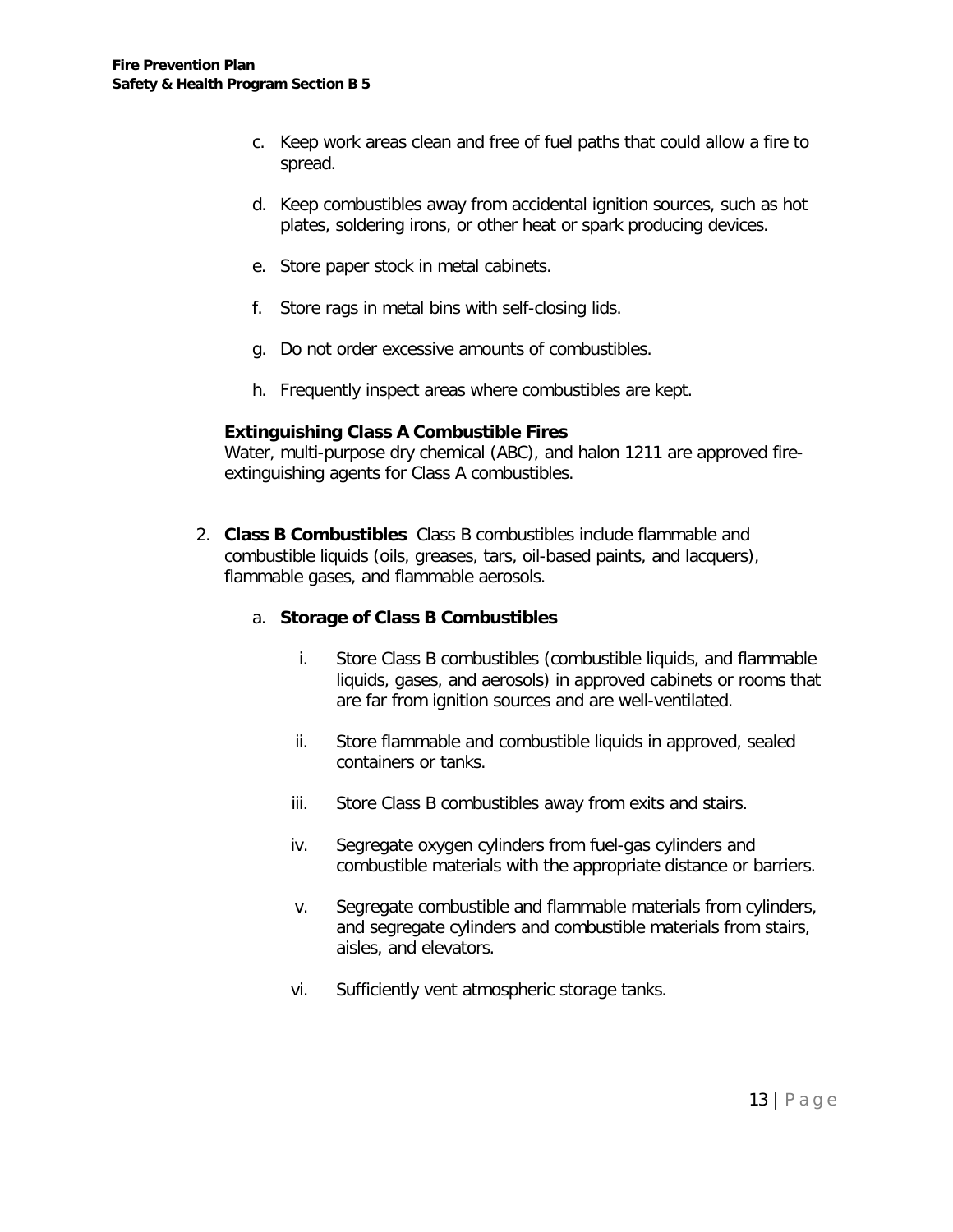#### b. **Handling Class B Combustible liquids**

- i. Never handle Class B Combustibles near stairs or exits.
- ii. Do not use flammable liquids for indoor cleaning, except for in approved machines.
- iii. Keep heat, flame, smoke, ignition sources, and hot work far from Class B combustibles.
- iv. Assure that electrical equipment near Class B combustibles is safe.

#### c. **Dispensing Class B Combustible liquids**

- i. Only use approved pumps.
- ii. Dispense using suction from the top, not pressure to dispense liquids from tanks, drums, barrels, or similar containers (or use approved self-closing valves or faucets).
- iii. Always ground flammable liquid dispensing containers, such as drums, during dispensing.
- iv. The receiving container must either be connected to the grounded dispensing container or otherwise grounded.

#### d. **Extinguishing Class B Combustible Fires**

- i. Employees working with Class B combustibles should know the location of and how to use the nearest portable fire extinguisher rated for Class B fire.
- ii. Do not use water to extinguish Class B fires caused by flammable liquids. Water can cause burning liquid to spread, making the fire worse.
- iii. To extinguish a fire caused by flammable liquids, exclude the air around the burning liquid.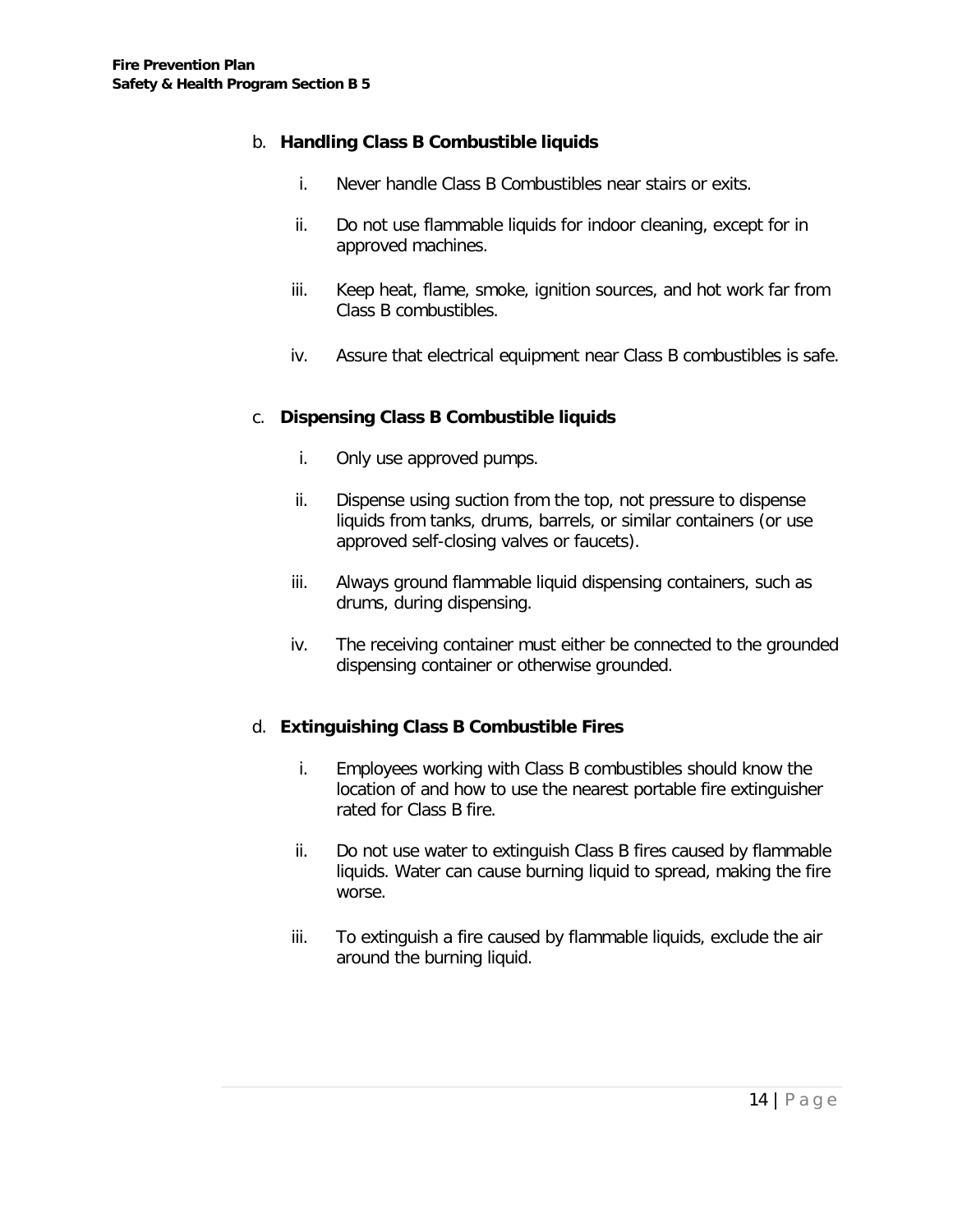iv. The following fire-extinguishing agents are approved for Class B combustibles: carbon dioxide, multi-purpose dry chemical (ABC), halon 1301, and halon 1211. (NOTE: Halon is an ozone-depleting substance and is no longer being manufactured. Existing systems using halon can be kept in place, but employers must post signs indicating where halon or other agents that pose a serious health hazard are used.)

#### **VII. Ventilation**

- **A. Maintenance Personnel** is responsible for:
	- 1. Monitoring the air to check for flammable or explosive gases or vapors.
	- 2. If necessary, purging and inverting the atmosphere
	- 3. Supplying adequate ventilation in areas where flammable materials are used, where they are stored, and as needed to control combustible solids

#### **VIII. Training & Recordkeeping**

- A. **Training**: All employees have a right to know about the fire hazards associated with the specific materials and processes to which they are exposed.
	- 1. The Risk Manager along with designated Department Representatives are responsible for training new employees on basic fire prevention and documenting this training.
	- 2. Supervisors are responsible for training employees about the fire hazards they will be exposed to and documenting this training.
	- 3. Employees are trained at their initial assignment, every year, and if work processes change.
	- 4. Employees will also be trained in the following areas.
		- a. How to recognize fire hazards.
		- b. The Fire Prevention Plan policy contents and how to access it.
		- c. The SDSs and labeling for the flammable and combustible materials that employees work with, as well as for other hazardous chemicals.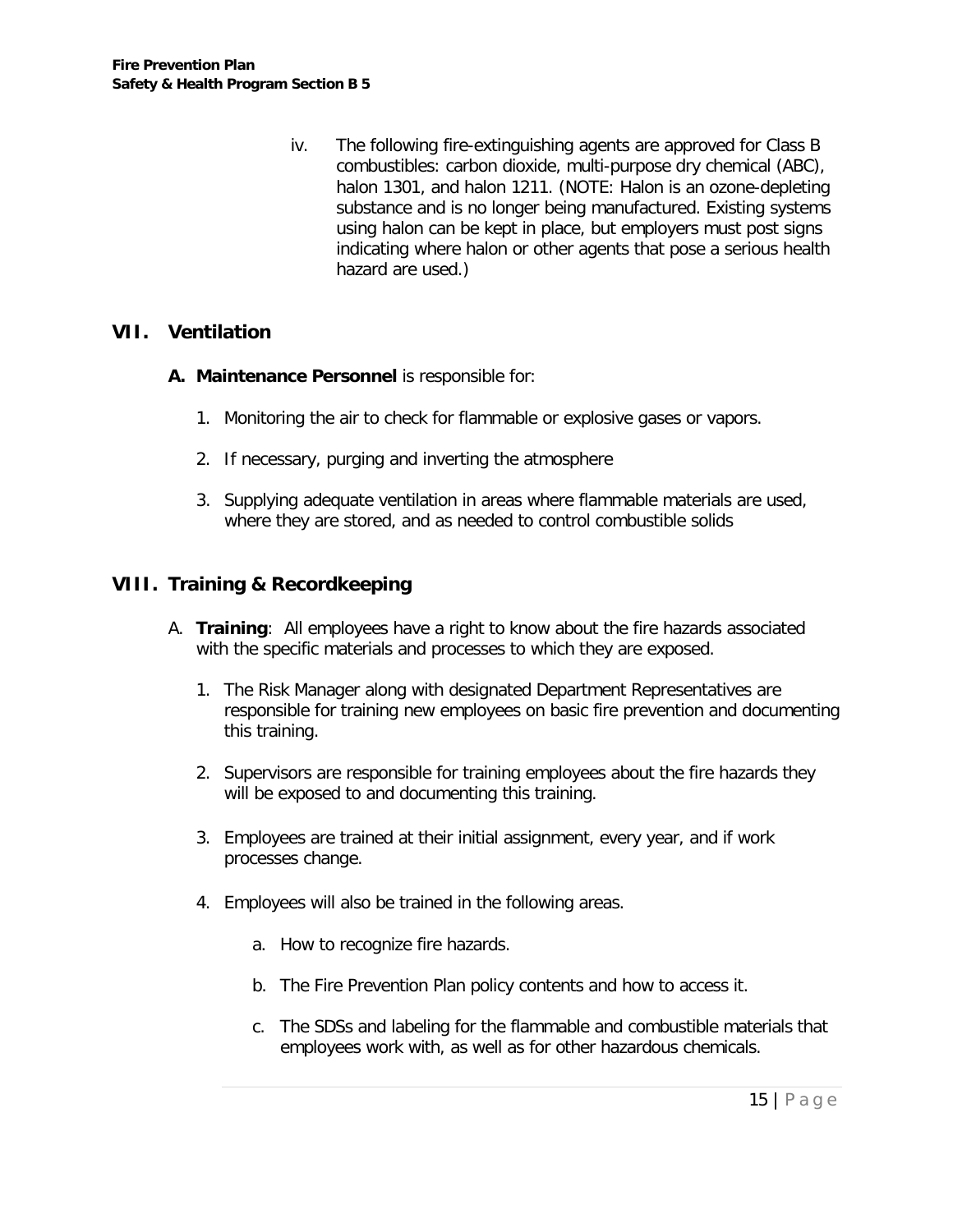- d. Pottawattamie County's Emergency Action Plan, which includes how to respond to a fire or other emergency, who to notify, evacuation routes, and where to assemble.
- e. Training on Fire Extinguisher Use. Pottawattamie County allows employees to use portable fire extinguishers only if they have been properly trained.
- B**. Recordkeeping:** Training records shall be forwarded to Risk Management for inclusion in the employees training file.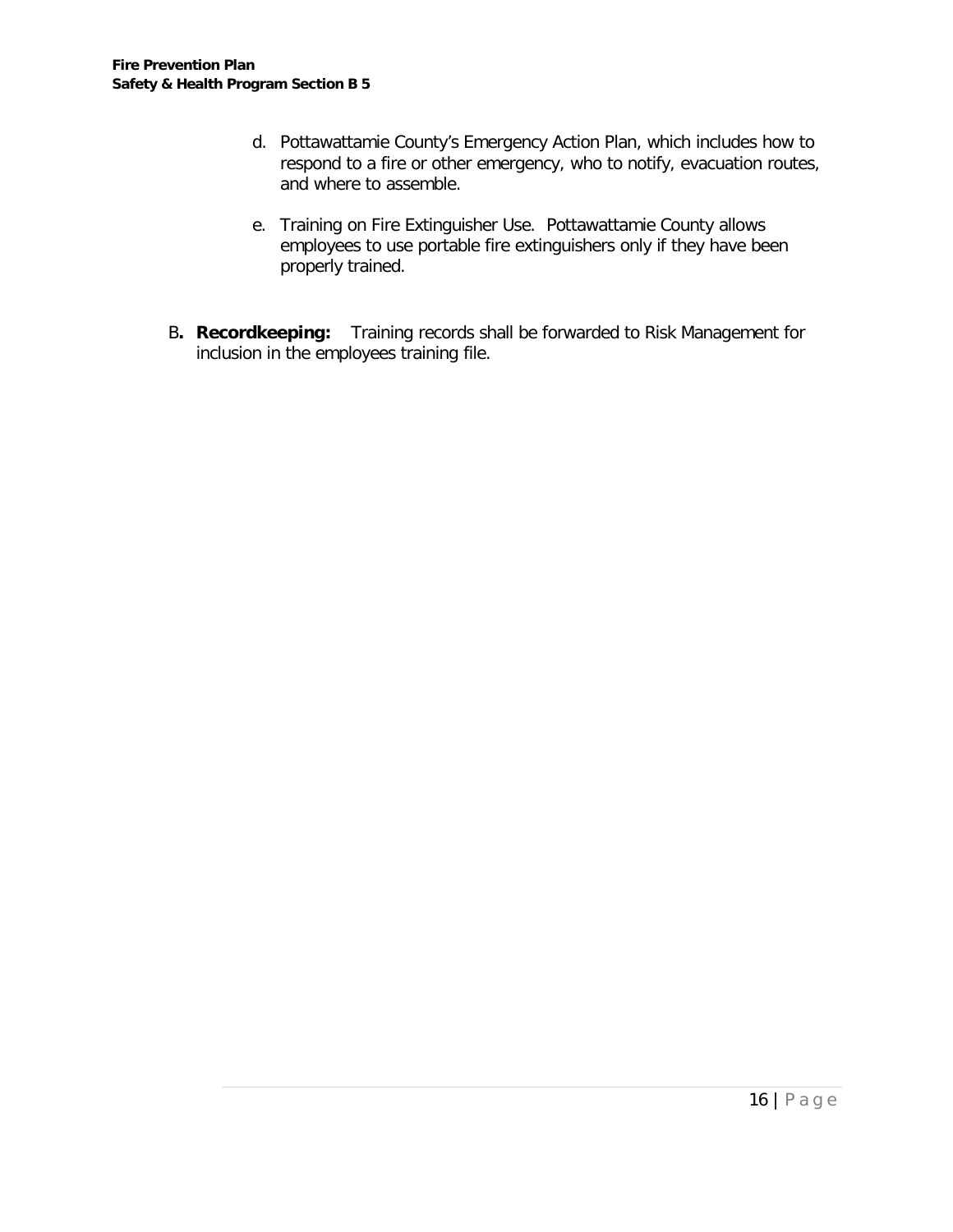# **MODEL FORMS**

Model forms for this program are located on the following pages. Departments may modify or develop their own forms based on the specific needs of their department.

> Modified forms are subject to review and approval of Risk Management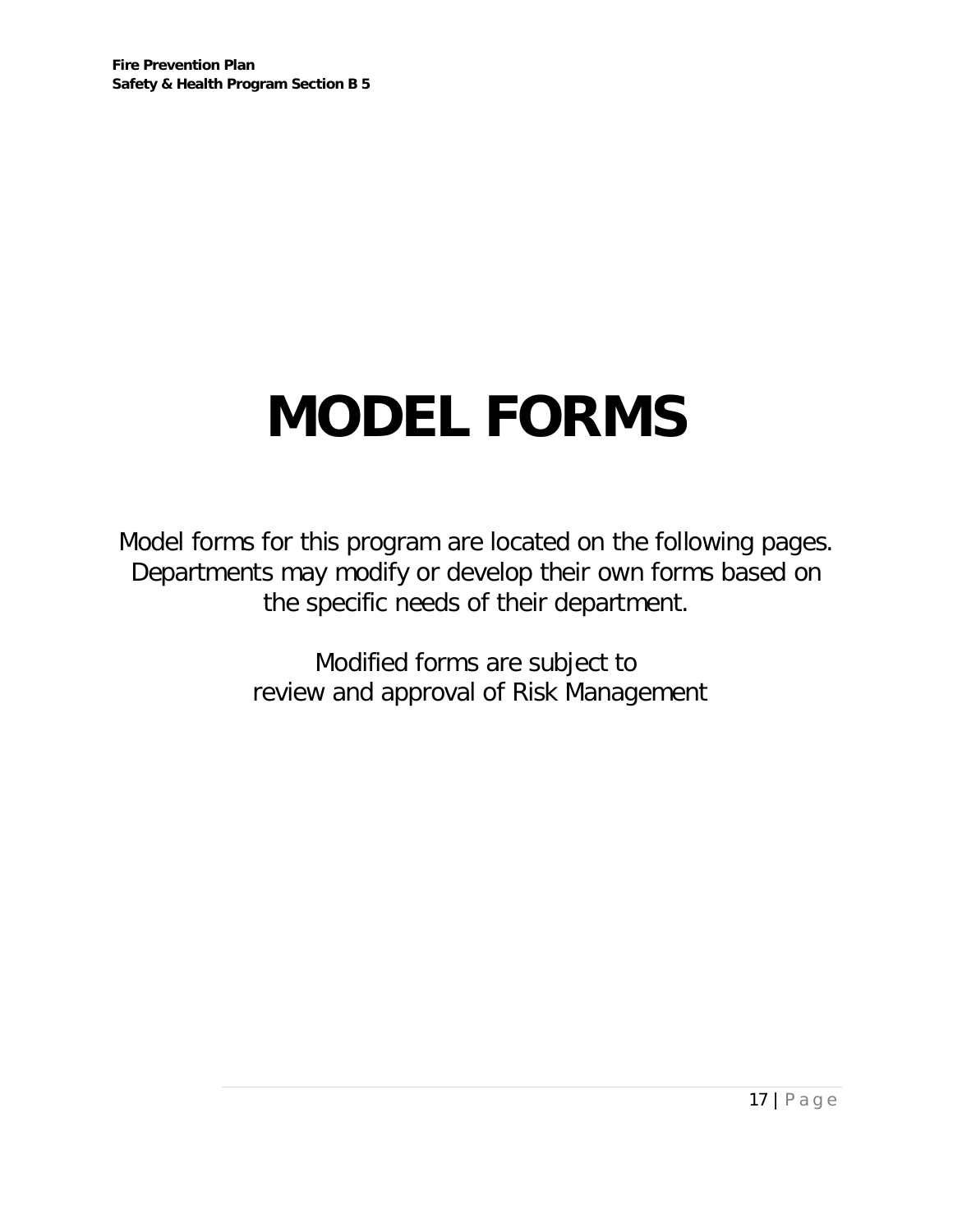#### **Appendix A Fire Hazard Assessment**

| Fire hazard:                  | Location:            |
|-------------------------------|----------------------|
| Recommended controls/actions: | <b>Required PPE:</b> |
| Fire hazard:                  | Location:            |
| Recommended controls/actions: | <b>Required PPE:</b> |
| Fire hazard:                  | Location:            |
| Recommended controls/actions: | <b>Required PPE:</b> |
| Fire hazard:                  | Location:            |
| Recommended controls/actions: | <b>Required PPE:</b> |
| Fire hazard:                  | Location:            |
| Recommended controls/actions: | <b>Required PPE:</b> |
| Fire hazard:                  | Location:            |
| Recommended controls/actions: | <b>Required PPE:</b> |
| Fire hazard:                  | Location:            |
| Recommended controls/actions: | <b>Required PPE:</b> |
|                               |                      |
|                               |                      |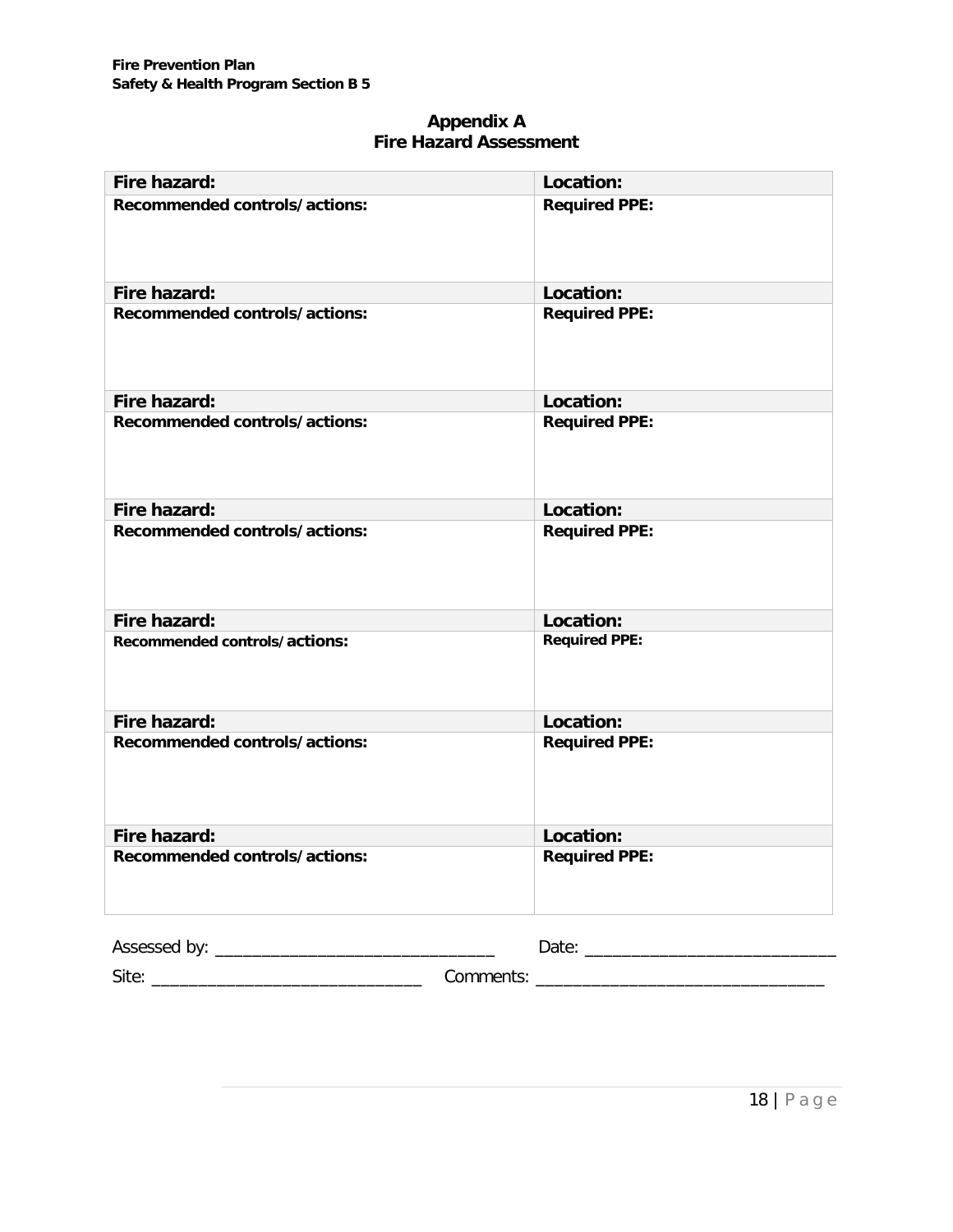#### **Appendix B Fire Prevention and Preparedness Checklist**

| The local fire, rescue, and medical services are familiar with the facility and<br>any particular hazards.                                                                                     | $\Box$ Yes $\Box$ No |
|------------------------------------------------------------------------------------------------------------------------------------------------------------------------------------------------|----------------------|
| Fire alarm and detectors meet regulatory standards and are tested yearly.                                                                                                                      | $\Box$ Yes $\Box$ No |
| Fire suppression systems, including automatic sprinkler systems and<br>standpipes, are regularly inspected.                                                                                    | $\Box$ Yes $\Box$ No |
| Exterior private fire hydrants are inspected regularly and flushed once a year.                                                                                                                | $\Box$ Yes $\Box$ No |
| Regular preventive maintenance is performed on fire doors or shutters.                                                                                                                         | $\Box$ Yes $\Box$ No |
| Maintenance is always performed by a qualified person.                                                                                                                                         | $\Box$ Yes $\Box$ No |
| All doorways, walkways, stairways, and exit routes are clear of obstructions.                                                                                                                  | $\Box$ Yes $\Box$ No |
| As needed, sprinkler heads are guarded from accidental activation. If possible,<br>they are directed away from electrical equipment.                                                           | $\Box$ Yes $\Box$ No |
| OSHA's requirements for minimum sprinkler clearance are met.                                                                                                                                   | $\Box$ Yes $\Box$ No |
| Fire extinguishers are adequately located throughout the facility and readily<br>accessible in the event of a fire.                                                                            | $\Box$ Yes $\Box$ No |
| Fire extinguishers are fully-charged, operational, and unobstructed.                                                                                                                           | $\Box$ Yes $\Box$ No |
| Fire extinguisher maintenance checks and recharging are conducted annually,<br>new inspection tags are attached, and the maintenance is recorded.                                              | $\Box$ Yes $\Box$ No |
| If fire extinguishers are intended for employee use, employees are educated<br>on their proper use.                                                                                            | $\Box$ Yes $\Box$ No |
| Employees are educated on fire hazards, fire prevention procedures, the fire<br>prevention policy, and the emergency action plan. They have access to the<br>policy and emergency action plan. | $\Box$ Yes $\Box$ No |
| Practice fire drills are conducted as needed.                                                                                                                                                  | $\Box$ Yes $\Box$ No |

 $\overline{\phantom{a}}$  , we can also the contract of  $\overline{\phantom{a}}$ 

Completed by: \_\_\_\_\_\_\_\_\_\_\_\_\_\_\_\_\_\_ Date: \_\_\_\_\_\_\_\_\_\_\_\_\_\_\_\_\_\_ Site:

Notes: \_\_\_\_\_\_\_\_\_\_\_\_\_\_\_\_\_\_\_\_\_\_\_\_\_\_\_\_\_\_\_\_\_\_\_\_\_\_\_\_\_\_\_\_\_\_\_\_\_\_\_\_\_\_\_\_\_\_\_\_\_\_\_\_\_\_\_\_\_\_\_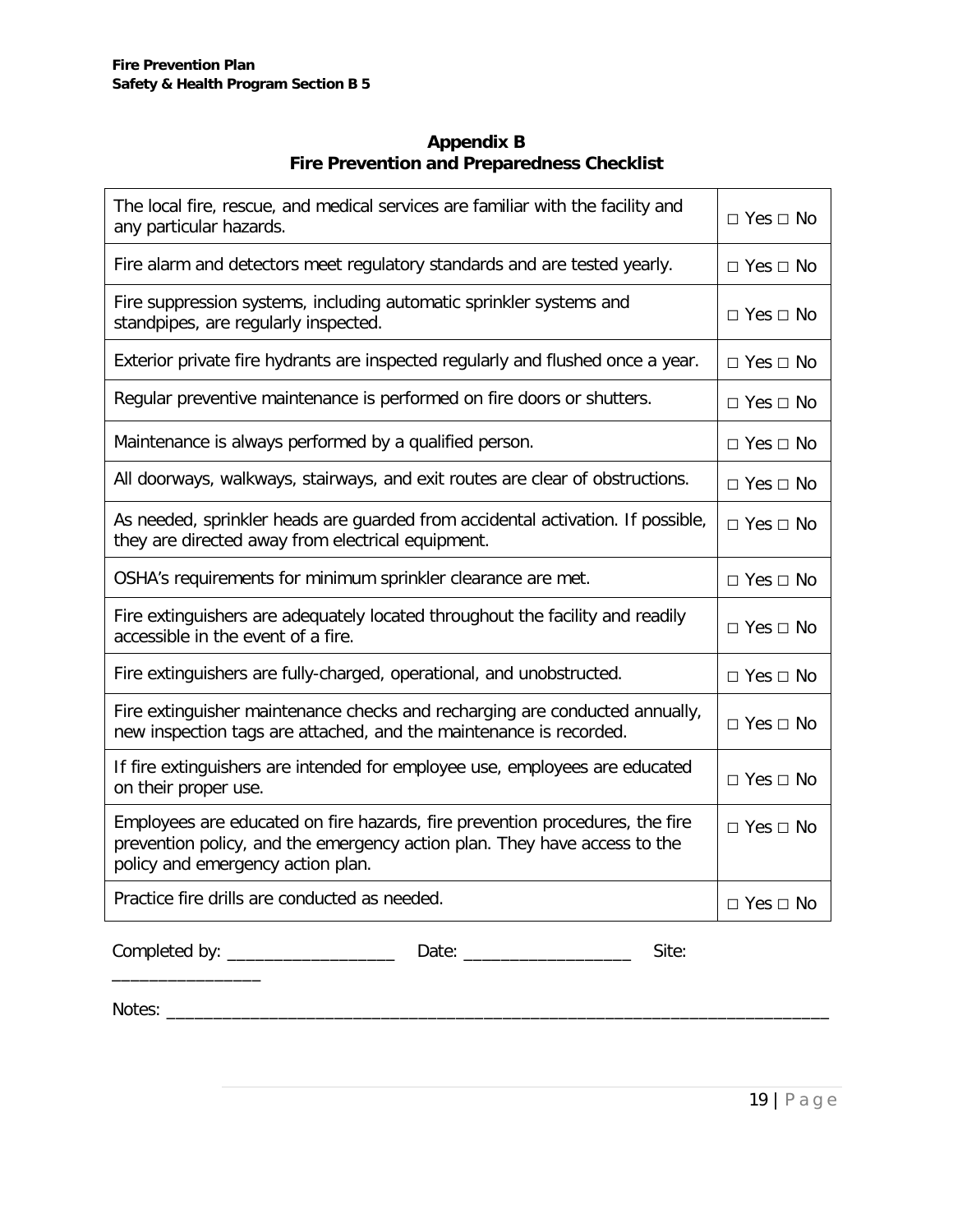#### **Appendix C Emergency Exit Checklist**

| Employees are trained in emergency response and know at least two<br>evacuation routes from their primary work areas.                                                                           |                      |
|-------------------------------------------------------------------------------------------------------------------------------------------------------------------------------------------------|----------------------|
| Evacuation maps are available and include the locations of exits, evacuation<br>routes, fire extinguishers, fire alarm pull stations, and assembly areas.                                       | $\Box$ Yes $\Box$ No |
| Each exit is marked with a well-illuminated exit sign containing the word "EXIT"<br>in lettering that is 5 inches high by 1 inch wide at minimum. This sign is not<br>obscured in any way.      | $\Box$ Yes $\Box$ No |
| Signs that help direct people to exits are also provided as needed. (For<br>example, "NOT AN EXIT" signs direct people away from places that could be<br>mistaken as exit routes.)              | $\Box$ Yes $\Box$ No |
| Exit doors have side-hinges and open easily in the direction of exit travel.                                                                                                                    | $\Box$ Yes $\Box$ No |
| All doorways, walkways, stairways, and exit routes are clear of obstructions.                                                                                                                   | $\Box$ Yes $\Box$ No |
| The following areas have two or more exit routes: elevated platforms, pits, and<br>areas where injury is more likely if there is only one exit.                                                 |                      |
| The facility has the appropriate number of exits on every floor and total for the<br>building. (This number excludes revolving, sliding, and overhead doors.)                                   | $\Box$ Yes $\Box$ No |
| Exit stairways enclosed by doors have fire-resistant walls. (For stairways four<br>stories and under, the walls are one-hour resistant. For more stories, the walls<br>are two-hour resistant.) |                      |
| Exit ramps are no steeper than one foot vertical to one foot horizontal.                                                                                                                        | $\Box$ Yes $\Box$ No |
| Glass in doors and windows are fully tempered and sufficiently impact-<br>resistant.                                                                                                            | $\Box$ Yes $\Box$ No |
| For exit doors that lead to areas with traffic, the exit is guarded with barriers<br>and warnings.                                                                                              | $\Box$ Yes $\Box$ No |
| Interior, frequently-used doors that swing both directions have glass panels.                                                                                                                   | $\Box$ Yes $\Box$ No |

Completed by: \_\_\_\_\_\_\_\_\_\_\_\_\_\_\_\_\_\_ Date: \_\_\_\_\_\_\_\_\_\_\_\_\_\_\_\_\_\_ Site:  $\overline{\phantom{a}}$  , we can also the contract of  $\overline{\phantom{a}}$ 

Notes: \_\_\_\_\_\_\_\_\_\_\_\_\_\_\_\_\_\_\_\_\_\_\_\_\_\_\_\_\_\_\_\_\_\_\_\_\_\_\_\_\_\_\_\_\_\_\_\_\_\_\_\_\_\_\_\_\_\_\_\_\_\_\_\_\_\_\_\_\_\_\_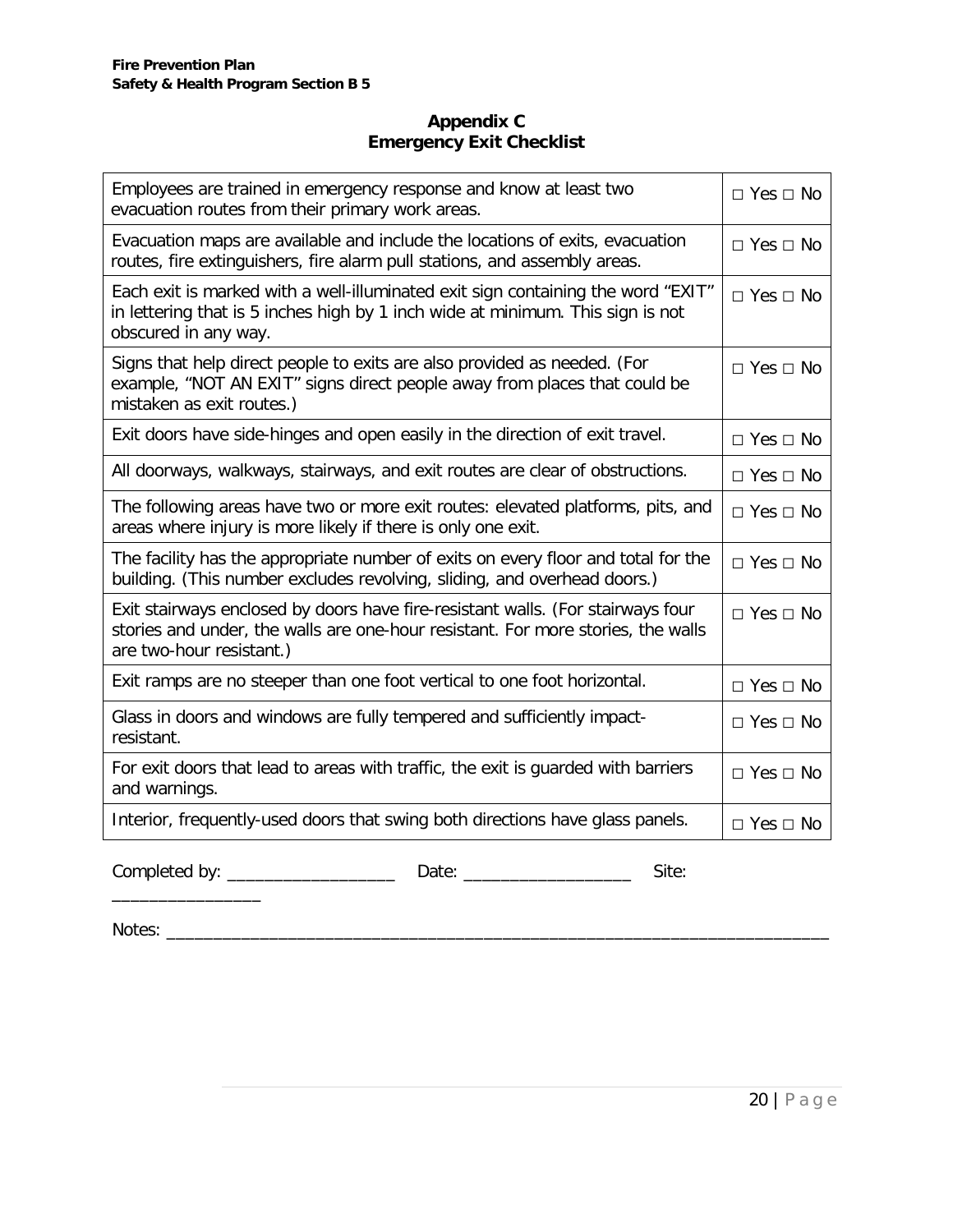#### **Appendix D Flammable and Combustible Materials Checklist**

| Clutter, waste, and fuel sources are not allowed to accumulate in work<br>areas, and waste containers are emptied at least once a day.                                                                            | $\Box$ Yes $\Box$ No |
|-------------------------------------------------------------------------------------------------------------------------------------------------------------------------------------------------------------------|----------------------|
| Containers for combustible materials are hermetic, fire-proof, metal-lined,<br>FM-Approved or UL-listed, and properly labeled.                                                                                    | $\Box$ Yes $\Box$ No |
| Flammable and combustible liquids are stored only in approved containers<br>and tanks.                                                                                                                            | $\Box$ Yes $\Box$ No |
| Tank, container, and pipe connections are vapor-tight and liquid-tight.                                                                                                                                           | $\Box$ Yes $\Box$ No |
| Flammable liquids not in use are stored in sealed containers.                                                                                                                                                     | $\Box$ Yes $\Box$ No |
| Flammable liquid dispensing containers, such as drums, are always<br>grounded during dispensing. Also, the receiving container is either<br>connected to the grounded dispensing container or otherwise grounded. | $\Box$ Yes $\Box$ No |
| Flammable and combustible liquid storage rooms and rooms with these<br>liquids in storage cabinets are ventilated to disperse fumes.                                                                              | $\Box$ Yes $\Box$ No |
| Mechanical ventilation is used in rooms where dispensing or mixing<br>operations occur.                                                                                                                           | $\Box$ Yes $\Box$ No |
| Flammable, explosive, and solvent materials are properly disposed of.<br>Flammable liquid and solvent wastes are stored in sealed, fire-proof<br>containers until removed.                                        | $\Box$ Yes $\Box$ No |
| Combustible solids are not allowed to accumulate.                                                                                                                                                                 | $\Box$ Yes $\Box$ No |
| Combustible dust is vacuumed rather than blown or swept.                                                                                                                                                          | $\Box$ Yes $\Box$ No |
| Cylinders are stored according to local, state, and federal requirements.                                                                                                                                         | $\Box$ Yes $\Box$ No |
| Oxygen cylinders are segregated from fuel-gas cylinders and combustible<br>materials with the appropriate distance or barriers.                                                                                   | $\Box$ Yes $\Box$ No |
| Combustible and flammable materials are kept 20 feet away from all<br>cylinders. Cylinders and combustible materials are kept 20 feet away from<br>stairs, aisles, and elevators.                                 | $\Box$ Yes $\Box$ No |
| Atmospheric storage tanks are sufficiently vented.                                                                                                                                                                | $\Box$ Yes $\Box$ No |
| Areas around flammable or combustible materials are posted with "NO<br>SMOKING" signs.                                                                                                                            | $\Box$ Yes $\Box$ No |